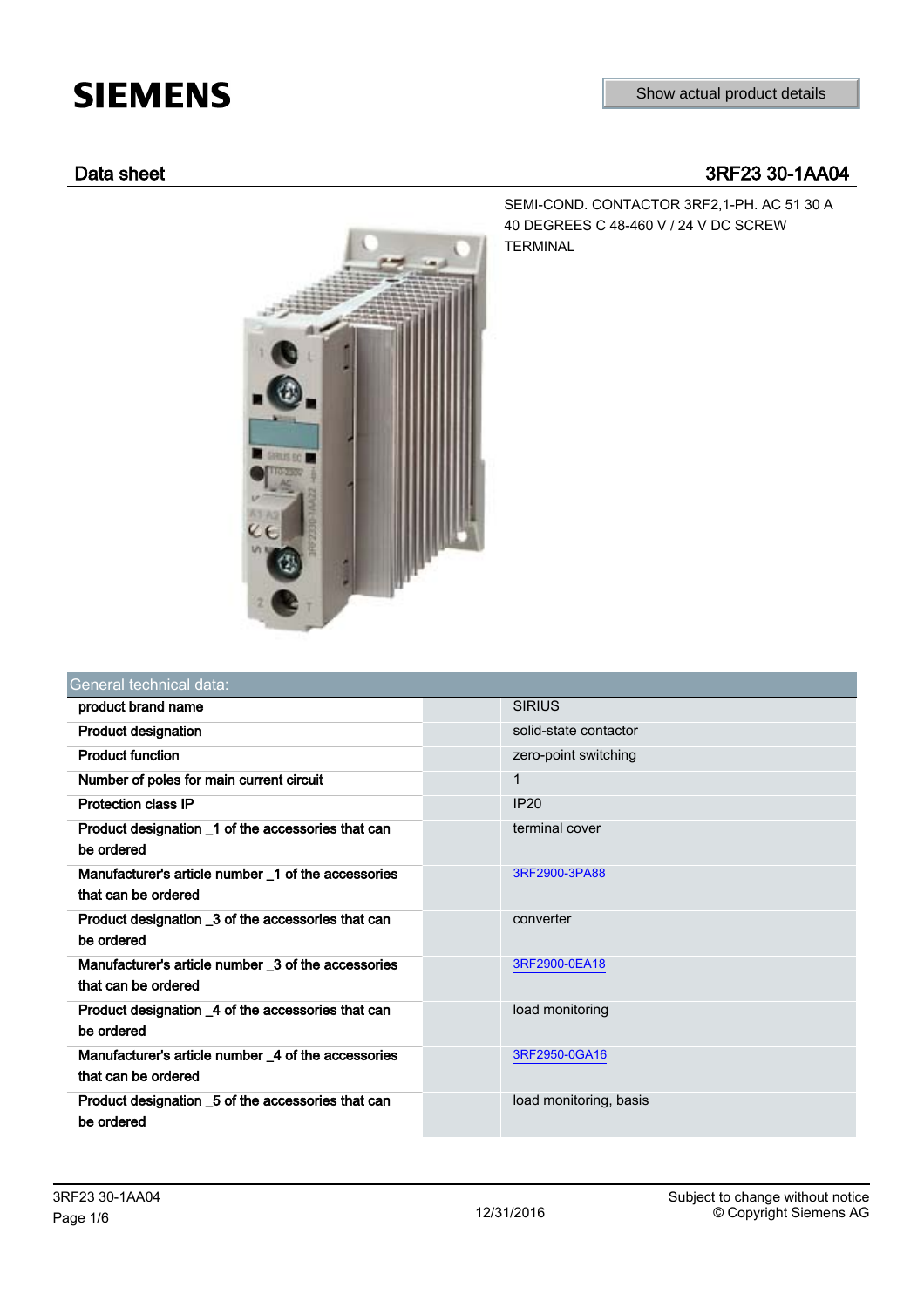| Manufacturer's article number _5 of the accessories                                    |             | 3RF2920-0FA08 |
|----------------------------------------------------------------------------------------|-------------|---------------|
| that can be ordered                                                                    |             |               |
| <b>Ambient temperature</b>                                                             |             |               |
| · during operation                                                                     | $^{\circ}C$ | $-25+60$      |
| • during storage                                                                       | $^{\circ}C$ | $-55+80$      |
| Installation altitude at height above sea level                                        | m           | 1 0 0 0       |
| maximum                                                                                |             |               |
| Vibration resistance acc. to IEC 60068-2-6                                             |             | 2g            |
| Shock resistance acc. to IEC 60068-2-27                                                |             | 15g / 11 ms   |
| Equipment marking acc. to DIN 40719 extended<br>according to IEC 204-2 acc. to IEC 750 |             | K             |
| Equipment marking acc. to DIN EN 61346-2                                               |             | Q             |
| Number of NC contacts for auxiliary contacts                                           |             | $\Omega$      |
| Number of NO contacts for auxiliary contacts                                           |             | 0             |
| Number of CO contacts for auxiliary contacts                                           |             | $\mathbf 0$   |
|                                                                                        |             |               |
| Main circuit:                                                                          |             |               |
| Number of NO contacts for main contacts                                                |             | $\mathbf{1}$  |
| Number of NC contacts for main contacts                                                |             | 0             |
| <b>Operating current</b>                                                               |             |               |
| • at AC-1 at 400 V rated value                                                         | A           | 30            |
| • at AC-51 rated value                                                                 | A           | 30            |
| Operating current minimum                                                              | mA          | 500           |
| Operating voltage at AC                                                                |             |               |
| • at 50 Hz rated value                                                                 | $\vee$      | 48  460       |
| • at 60 Hz rated value                                                                 | $\vee$      | 48  460       |
| Operating range relative to the operating voltage at                                   |             |               |
| AC                                                                                     |             |               |
| $\bullet$ at 50 Hz                                                                     | V           | 40  506       |
| $\bullet$ at 60 Hz                                                                     | V           | 40  506       |
| Operating frequency rated value                                                        | Hz          | 5060          |
| Insulation voltage rated value                                                         | $\vee$      | 600           |
| Rate of voltage rise at the thyristor for main contacts<br>maximum permissible         | $V/\mu s$   | 1 0 0 0       |
| Blocking voltage at the thyristor for main contacts<br>maximum permissible             | $\vee$      | 1 200         |
| Reverse current of the thyristor                                                       | mA          | 10            |
| <b>Derating temperature</b>                                                            | $^{\circ}C$ | 40            |
| Power loss [W] total typical                                                           | W           | 33            |
| Surge current resistance rated value                                                   | A           | 600           |
| 12t value maximum                                                                      | $A^2$ ·s    | 1800          |
| Control circuit/ Control:                                                              |             |               |
| Type of voltage of the control supply voltage                                          |             | DC            |
| Control supply voltage 1                                                               |             |               |
|                                                                                        |             |               |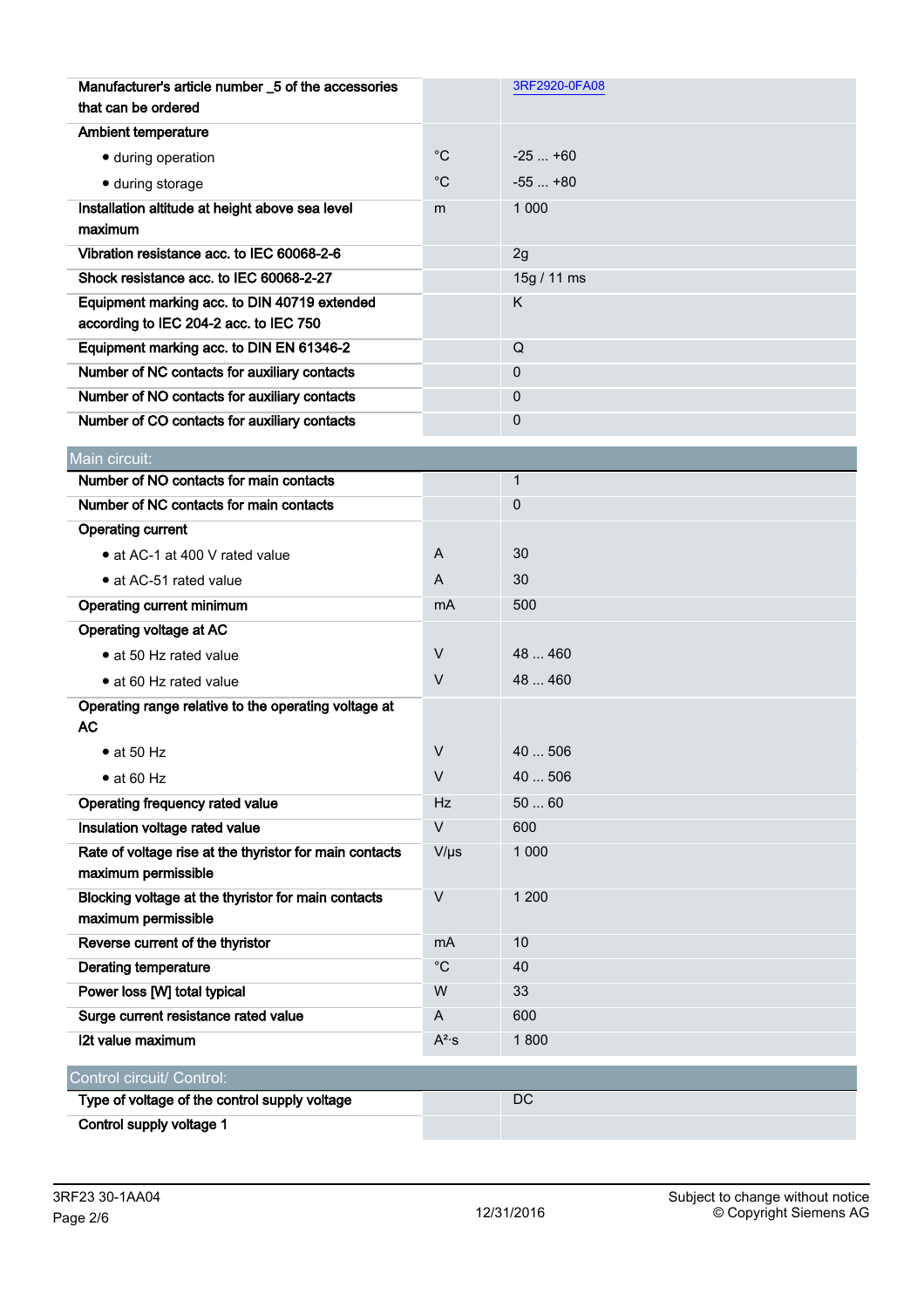| $\bullet$ at DC                                    |        |    |
|----------------------------------------------------|--------|----|
| - Initial rated value                              | $\vee$ | 15 |
| - Final rated value                                | $\vee$ | 24 |
| Control supply voltage                             |        |    |
| • at DC Full-scale value for signal<0> recognition | $\vee$ | 5  |
| <b>Control current</b>                             |        |    |
| • at minimum control supply voltage                |        |    |
| $-$ at DC                                          | mA     | 2  |
| • at DC rated value                                | mA     | 15 |

Installation/ mounting/ dimensions:

| Mounting type                                                   |               | screw and snap-on mounting onto 35 mm standard<br>mounting rail |
|-----------------------------------------------------------------|---------------|-----------------------------------------------------------------|
| Mounting type Side-by-side mounting                             |               | Yes                                                             |
| Design of the thread of the screw for securing the<br>equipment |               | M4                                                              |
| Tightening torque of the screw for securing the<br>equipment    | $N \cdot m$   | 1.5                                                             |
| Width                                                           | mm            | 45                                                              |
| Height                                                          | <sub>mm</sub> | 100                                                             |
| Depth                                                           | mm            | 156                                                             |

| Connections/Terminals:                                                             |             |                                                                                   |
|------------------------------------------------------------------------------------|-------------|-----------------------------------------------------------------------------------|
| Type of electrical connection for main current circuit                             |             | screw-type terminals                                                              |
| Design of the thread of the connection screw for main<br>contacts                  |             | M <sub>4</sub>                                                                    |
| Tightening torque for main contacts with screw-type<br>terminals                   | $N \cdot m$ | 22.5                                                                              |
| Tightening torque [lbf·in] for main contacts with<br>screw-type terminals          | Ibf·in      | 1822                                                                              |
| Type of connectable conductor cross-sections for<br>main contacts                  |             |                                                                                   |
| $\bullet$ solid                                                                    |             | $2x$ (1.5  2.5 mm <sup>2</sup> ), $2x$ (2.5  6 mm <sup>2</sup> )                  |
| • finely stranded                                                                  |             |                                                                                   |
| - with core end processing                                                         |             | 2x (1  2.5 mm <sup>2</sup> ), 2x (2.5  6 mm <sup>2</sup> ), 1x 10 mm <sup>2</sup> |
| Type of connectable conductor cross-sections                                       |             |                                                                                   |
| • at AWG conductors                                                                |             |                                                                                   |
| - for main contacts                                                                |             | 2x(1410)                                                                          |
| - for auxiliary and control contacts                                               |             | 1x (AWG 20  12)                                                                   |
| Type of connectable conductor cross-sections for<br>auxiliary and control contacts |             |                                                                                   |
| $\bullet$ solid                                                                    |             | $1x (0.5  2.5 mm2)$ , 2x (0.5  1.0 mm <sup>2</sup> )                              |
| • finely stranded                                                                  |             |                                                                                   |
| - with core end processing                                                         |             | $1x (0.5  2.5 mm2)$ , $2x (0.5  1.0 mm2)$                                         |
| - without core end processing                                                      |             | $1x (0.5  2.5 mm2)$ , $2x (0.5  1.0 mm2)$                                         |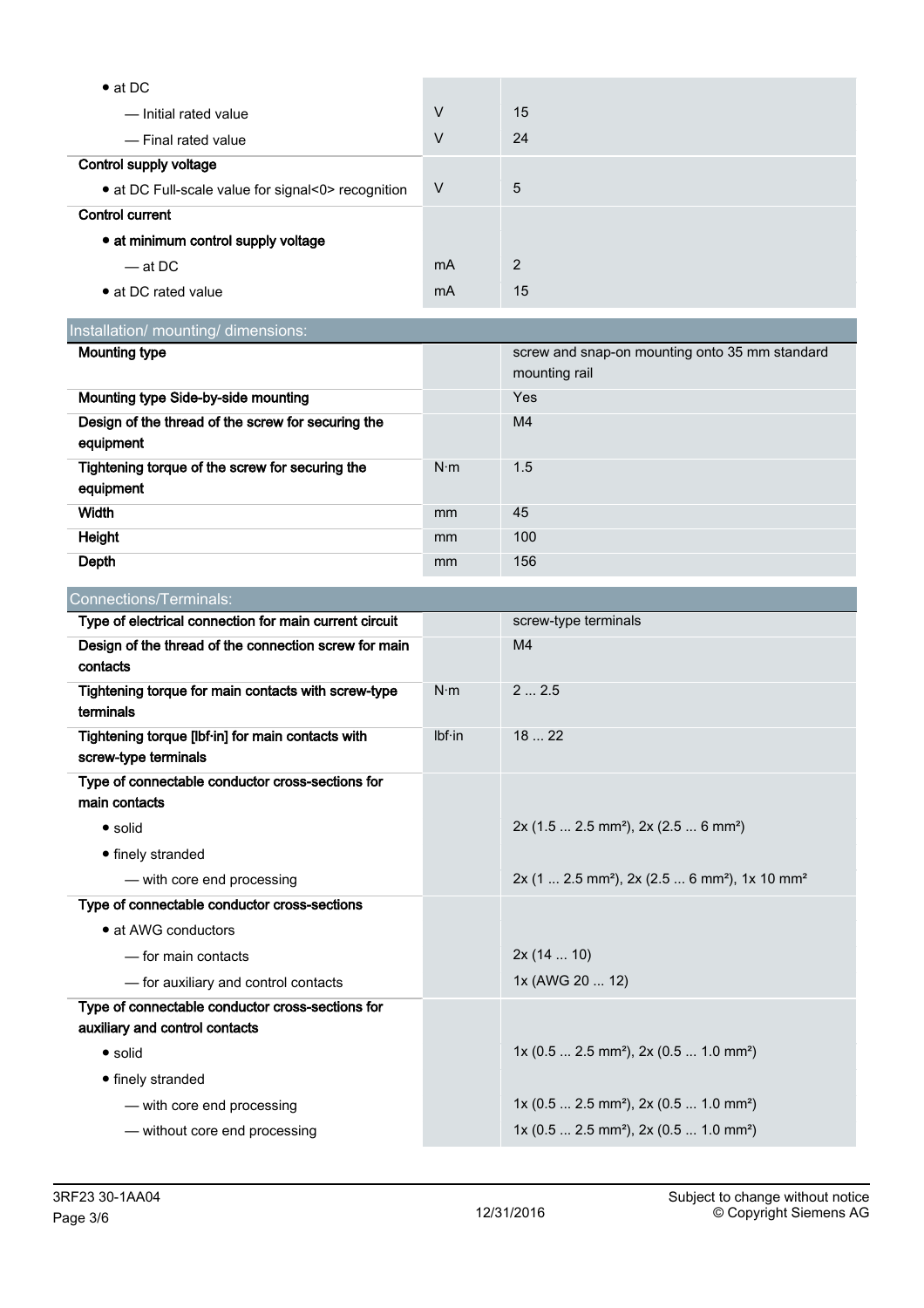| Connectable conductor cross-section                     |                 |                      |
|---------------------------------------------------------|-----------------|----------------------|
| • for main contacts                                     |                 |                      |
| - single or multi-stranded                              | mm <sup>2</sup> | 1.56                 |
| - finely stranded                                       |                 |                      |
| - with core end processing                              | mm <sup>2</sup> | 110                  |
| • for auxiliary and control contacts                    |                 |                      |
| — solid                                                 | mm <sup>2</sup> | 0.52.5               |
| - finely stranded                                       |                 |                      |
| - with core end processing                              | mm <sup>2</sup> | 0.52.5               |
| - without core end processing                           | mm <sup>2</sup> | 0.52.5               |
| AWG number as coded connectable conductor cross         |                 |                      |
| section                                                 |                 |                      |
| $\bullet$ for main contacts                             |                 | 1010                 |
| • for auxiliary and control contacts                    |                 | 2012                 |
| Type of electrical connection for auxiliary and control |                 | screw-type terminals |
| current circuit                                         |                 |                      |
| Design of the thread of the connection screw of the     |                 | M <sub>3</sub>       |
| auxiliary and control contacts                          |                 |                      |
| Wire stripping length of the cable                      |                 |                      |
| • for main contacts                                     | mm              | $\overline{7}$       |
| • for auxiliary and control contacts                    | mm              | $\overline{7}$       |
| Tightening torque for auxiliary and control contacts    | $N \cdot m$     | 0.50.6               |
| with screw-type terminals                               |                 |                      |
| Tightening torque [lbf-in] for auxiliary and control    | Ibf·in          | 4.55.3               |
| contacts with screw-type terminals                      |                 |                      |

# Certificates/approvals

| <u>s or throatoo, applie tals</u> |          |            |                |                                       |
|-----------------------------------|----------|------------|----------------|---------------------------------------|
| <b>General Product Approval</b>   |          | <b>EMC</b> | Declaration of | <b>Test</b>                           |
|                                   |          |            | Conformity     | <b>Certificates</b>                   |
| <b>CSA</b>                        | Uı<br>UL | C-Tick     | EG-Konf.       | Typprüfbescheinigu<br>ng/Werkszeugnis |

| other             |               | Railway           |
|-------------------|---------------|-------------------|
| Umweltbestätigung | Bestätigungen | Schwingen/Schocke |
|                   |               | -                 |

Further information

Short-circuit protection, design of the fuse link

[https://www.automation.siemens.com/cd-static/material/info/3RF23\\_eng.pdf](https://www.automation.siemens.com/cd-static/material/info/3RF23_eng.pdf)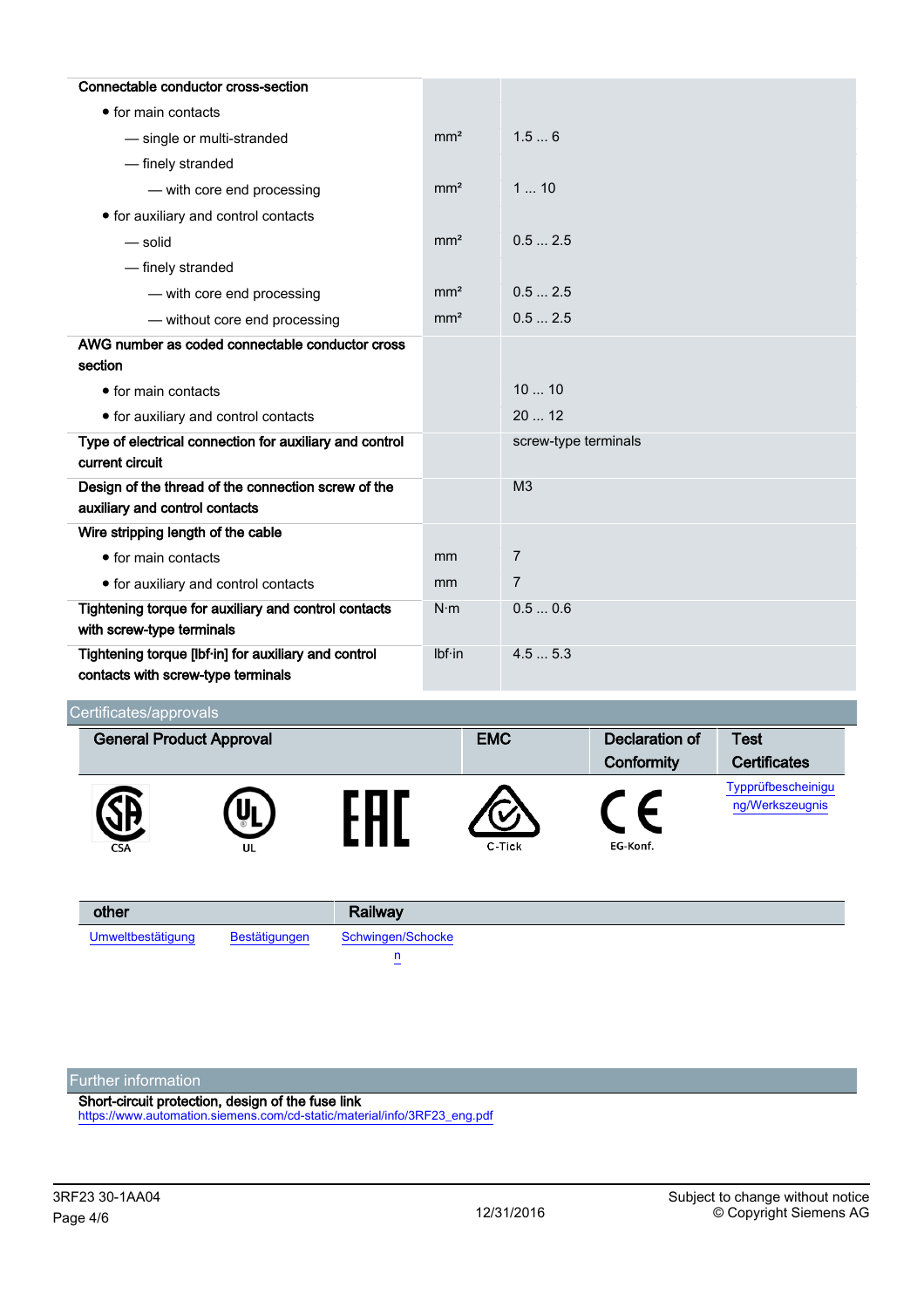## Information- and Downloadcenter (Catalogs, Brochures,…)

http://www.siemens.com/industrial-controls/catal

### Industry Mall (Online ordering system)

<https://mall.industry.siemens.com/mall/en/en/Catalog/product?mlfb=3RF2330-1AA04>

### Cax online generator

<http://support.automation.siemens.com/WW/CAXorder/default.aspx?lang=en&mlfb=3RF2330-1AA04>

Service&Support (Manuals, Certificates, Characteristics, FAQs,...) <https://support.industry.siemens.com/cs/ww/en/ps/3RF2330-1AA04>

Image database (product images, 2D dimension drawings, 3D models, device circuit diagrams, EPLAN macros, ...) [http://www.automation.siemens.com/bilddb/cax\\_de.aspx?mlfb=3RF2330-1AA04&lang=en](http://www.automation.siemens.com/bilddb/cax_de.aspx?mlfb=3RF2330-1AA04&lang=en)



85

 $\Box$ 

 $\mathsf{I}$